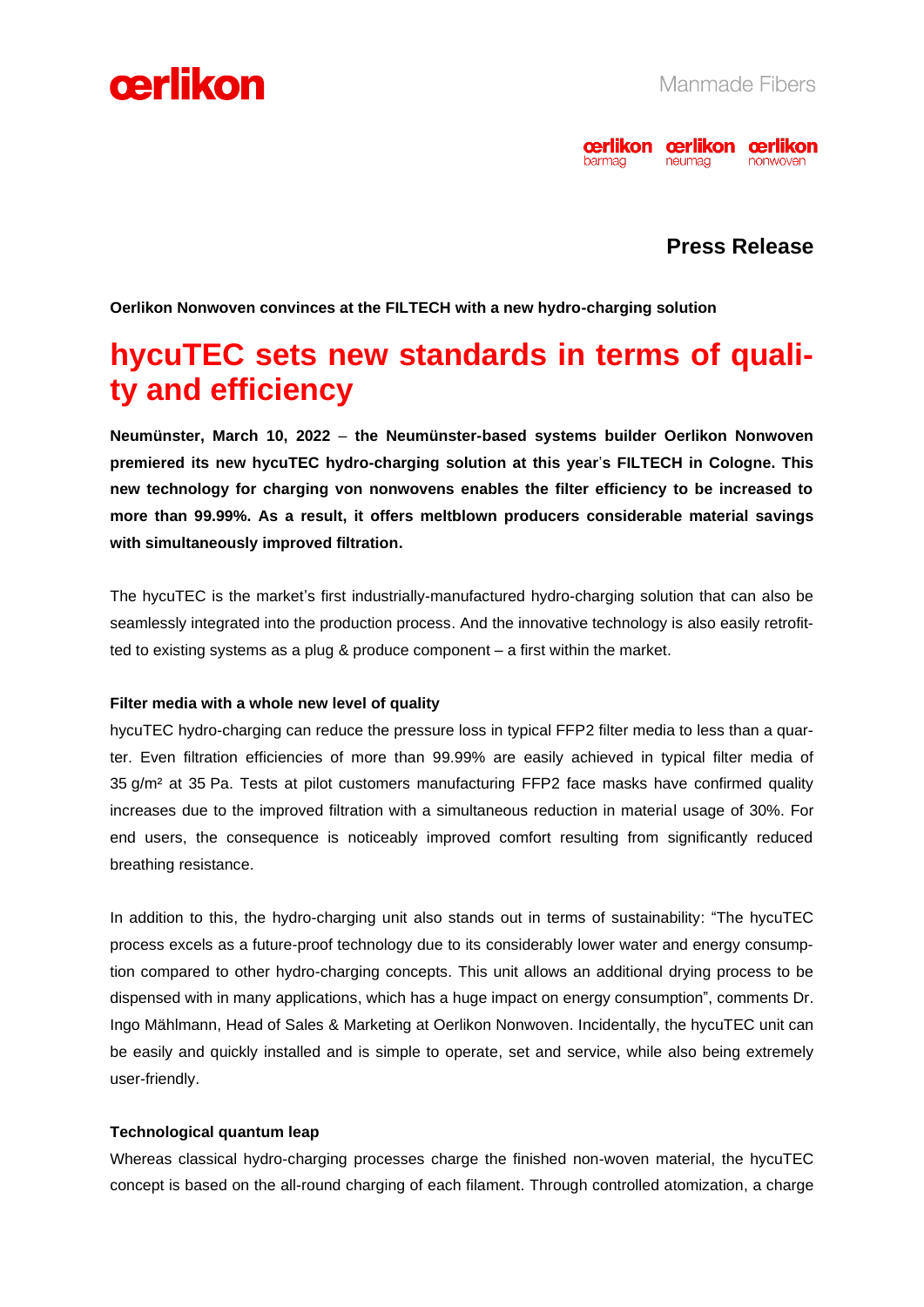

is evenly transferred to the fibers from the water spray. And a special additive is used to permanently bond the charge to the surface of each fiber. The result: filter media with a uniformly stable charge over the entire cross-section and an effective fiber surface area about 10 times greater than that of surface-charged media. Integrating the new unit into a state-of-the-art Oerlikon Nonwoven meltblown system helps achieve a uniformly high product quality across the whole production process.

#### 2,723 characters including spaces



**Caption**: The hycuTEC process easily achieves filtration efficiencies in excess of 99.99% in the case of typical filter media.

## **For further information:**

Claudia Henkel Marketing, Corporate Communications & Public Affairs Tel. +49 4321 305 105 Fax +49 4321 305 212 claudia.henkel@oerlikon.com

André Wissenberg Marketing, Corporate Communications & Public Affairs Tel. +49 2191 67 2331 Fax +49 2191 67 1313 andre.wissenberg@oerlikon.com

#### **About Oerlikon**

Oerlikon (SIX: OERL) is a global innovation powerhouse for surface engineering, polymer processing and additive manufacturing. Its solutions and comprehensive services, together with its advanced materials, improve and optimize the performance, function, design and sustainability of its customers' products and manufacturing processes in key industries. Oerlikon has been a technology pioneer for decades. All developments and activities have their origins in the passion for supporting customers in achieving their objectives and increasing sustainability. Headquartered in Pfäffikon, Switzerland, the group has two divisions: Surface Solutions and Polymer Processing Solutions. The group has a global footprint of more than 11,800 employees at 207 locations in 38 countries and generated sales of CHF 2.65 billion in 2021.

For further information: www.oerlikon.com

#### **About the Oerlikon Polymer Processing Solutions division**

With its Oerlikon Barmag, Oerlikon Neumag, Oerlikon Nonwoven and Oerlikon HRSflow brands, the Oerlikon Polymer Processing division focuses on manmade fibers plant engineering and flow control equipment solutions. Oerlikon is one of the leading providers of manmade fiber filament spinning systems, texturing machines, BCF systems, staple fiber systems and solutions for the production of